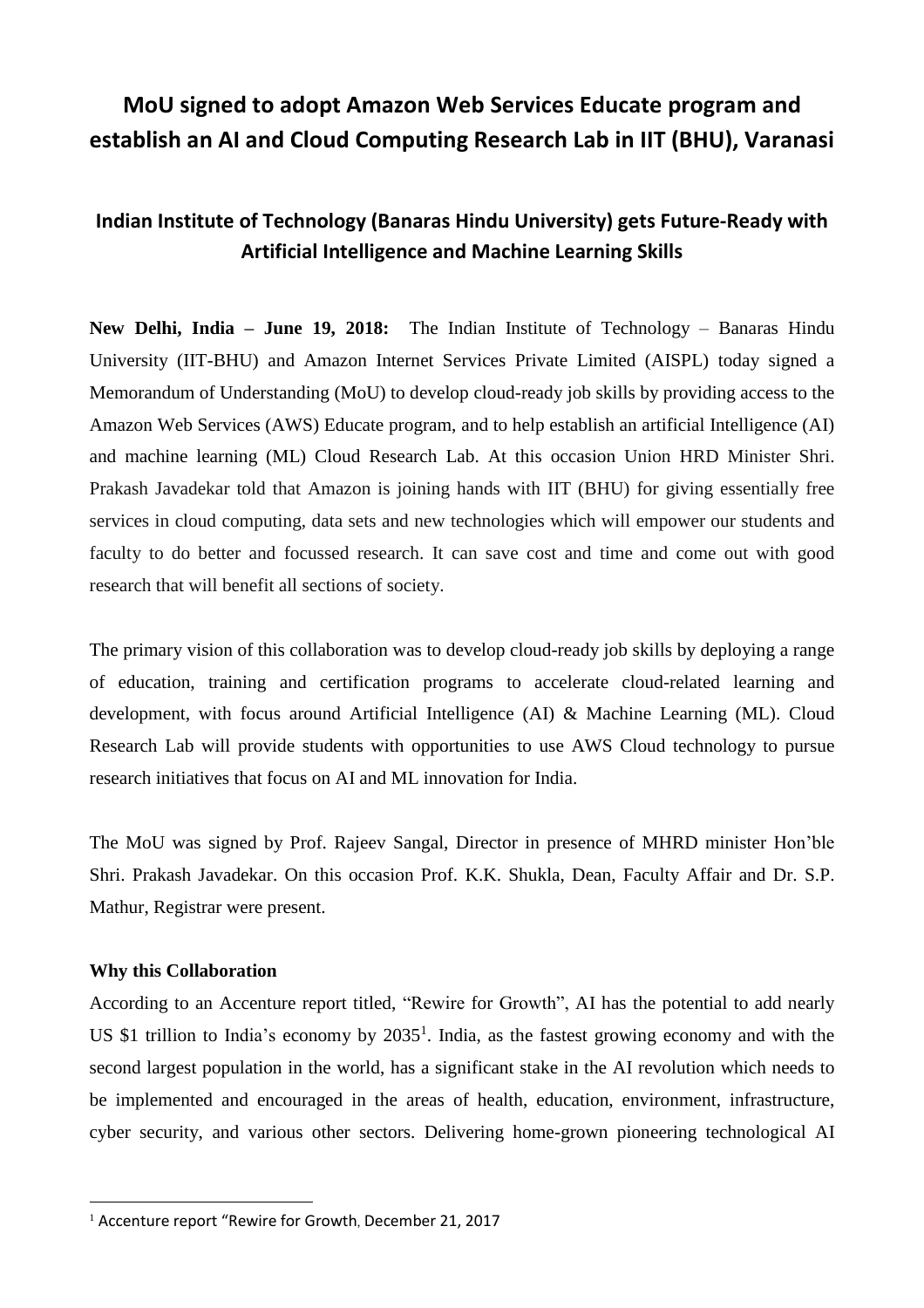solutions and simultaneously building the foundational R&D capabilities will enable Indian businesses to innovate with #AI4India.

#### **Objectives of the Collaboration**

Amazon affiliate and IIT (BHU) Varanasi will collaborate to identify opportunities to provide trainees access to the AWS Educate program. The adoption of the AWS Educate will give trainees access to resources needed to accelerate cloud-related learning endeavors, including AWS Promotional Credits for hands-on experience with AWS technology, training, content, career pathways and the AWS Educate job board.

AWS Educate provides four pillars of support — grants of AWS credits, training, content, and collaboration. The content available on AWS Educate is provided by both AWS and a passionate community of educators from leading institutions around the globe.

## **Approach and targeted outcome**

Both parties will come together for the strategic relationship to provide multifaceted, collaborative, strategic initiatives that are based on mutual benefit. IIT (BHU) Varanasi would target to sign-up an estimate of 6,000 trainees to the AWS Educate program. Amazon affiliate would assist IIT (BHU) Varanasi to setup a cloud  $\&$  research lab on campus, in the area of Artificial Intelligence  $\&$ Machine Learning with a focus on innovation for India.

#### **Benefits of AWS Educate program**

What do students and educators get?

- Under the MoU agreement, IIT-BHU gains access to the resources in the Amazon Web Services (AWS) Educate program and curriculum designed for higher education institutions to incorporate in to their courses.
- This collaboration will help accelerate cloud-related technical expertise for students and boost their readiness as they prepare to undertake the industry-recognized certification. AWS offers over 125 fully featured services for compute, storage, databases, networking, analytics, machine learning and artificial intelligence (AI), Internet of Things (IoT), mobile, security, hybrid, virtual and augmented reality (VR and AR), media, and application development, deployment, and management ; and these features will be available to IIT-BHU faculty, researchers and students to develop innovative solutions for India